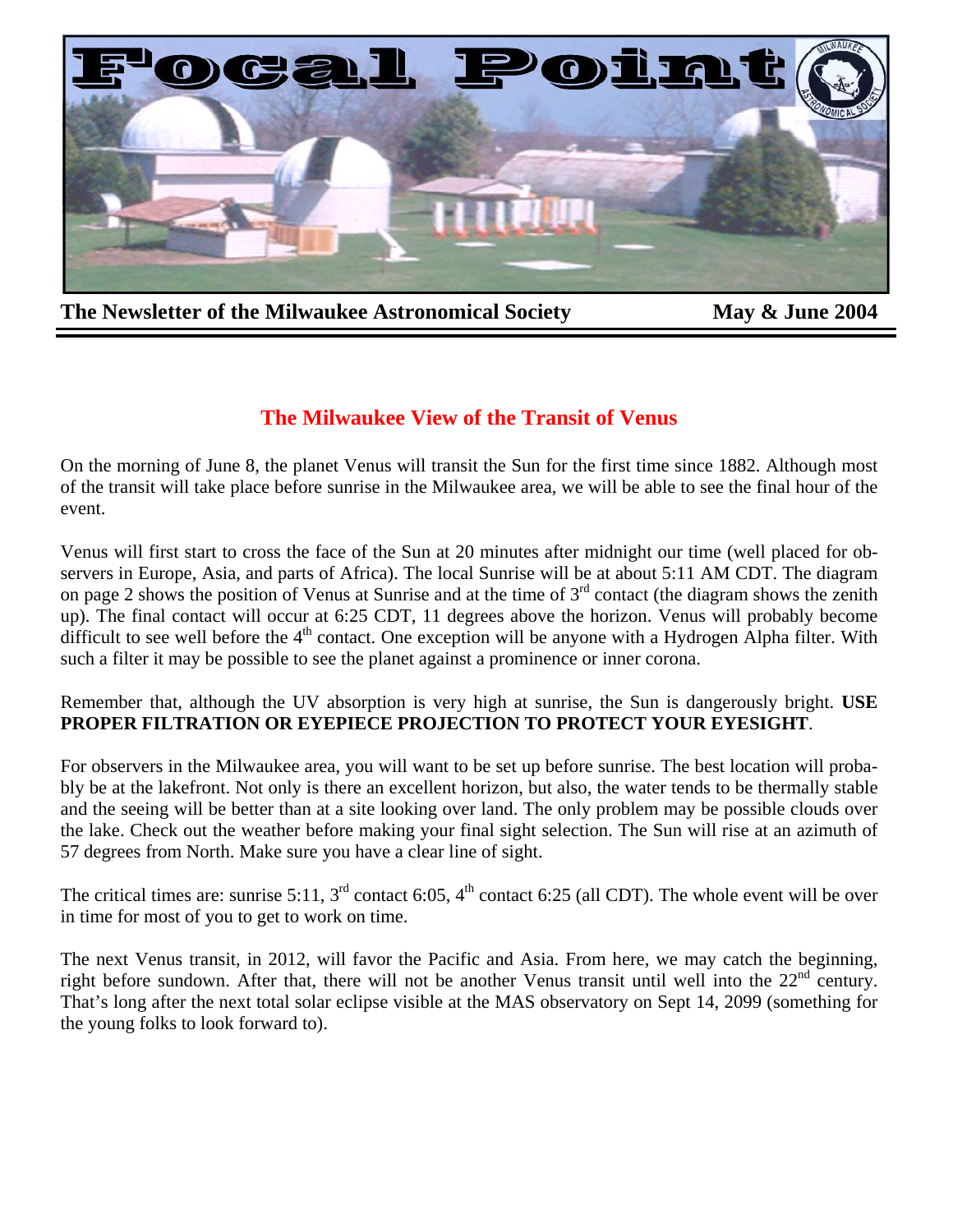

## **Library News:**

The Theory of Everything: The Origin and Fate of the Universe – by Stephen W. Hawking-2002. Stephen Hawking is considered the savant in understanding the universe. He popularizes cosmological astronomy books like A Brief History of Time and makes them accessible for the public. Hawking is a Professor of Mathematics at Cambridge University as he holds Newton's chair. Seven lectures tell everything about the universe according to Stephen Hawking.

 Many of the books in the MAS library are not technical or specialized but popular accounts or essays by writers with designs on informing the general public. If you want a different outlook, look for those books by subject category.

Please give any suggestions to improve the MAS Library, in writing, to:

 Scott Laskowski, MAS Librarian 4015 W. Grange Avenue Greenfield, WI 53221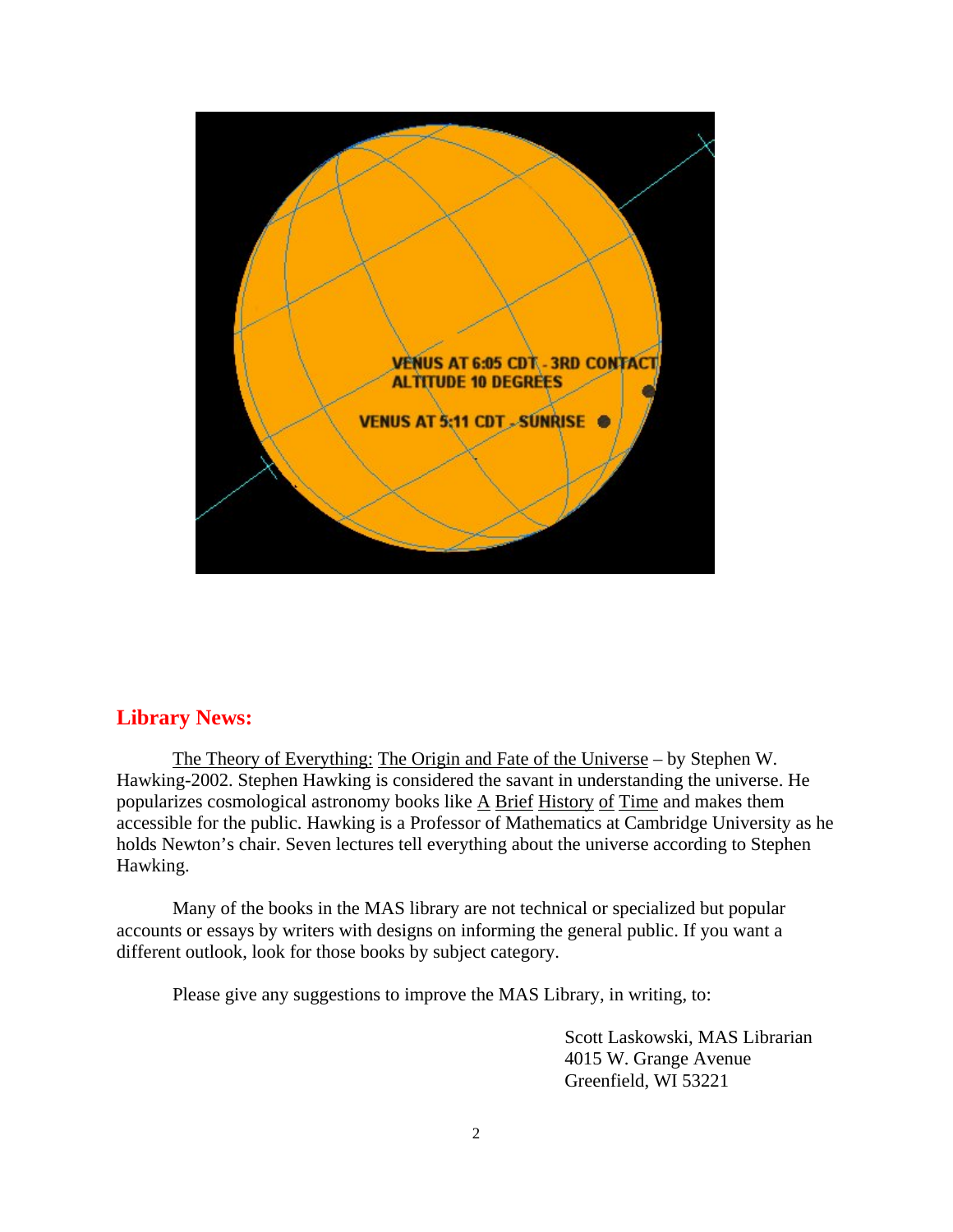#### **LOWELL OBSERVATORY'S 2nd ANNUAL STAR PARTY**

The Lowell Observatory Star Party II unfolds from June 17-20 at the Observatory's Mars Hill campus with observing at nearby Arizona Snowbowl. Highlights include observing on the 24" Clark Telescope, tours of the U.S. Naval Observatory and Lowell Observatory's Anderson Mesa dark sky research site, special talks by astronomers, an astronomy marketplace, and Lowell's spectacular multimedia show.

Kenneth Herkenhoff from USGS will present "Mars Rovers," with the latest from Spirit and Opportunity, by a U.S. Geological Survey scientist directly involved. Talks by Lowell astronomers will include: "Recent Comets," hear about two 2004 comets by expert David Schleicher; "Killer Asteroids," by Brian Skiff, an update on the productive Lowell Observatory Near-Earth Asteroid Search; "Our Variable Sun," an introduction to the seething world behind our Sun's steady light by Jeffrey Hall; and "Big Stars in Small Galaxies," by Deidre Hunter, with current research on effects of massive stars on dwarf galaxies. Project manager Thomas Sebring will present "The Discovery Channel Telescope at Lowell Observatory," a behind-the-scenes look at building the new 4.3-meter, \$30,000,000 versatile instrument.

Detailed information is available at http://kraken.lowell.edu. Mark your calendar, and please consider attending the event.

Contact: Russell Tweed Lowell Observatory 928-774-3358 Russell.Tweed@lowell.edu www.lowell.edu